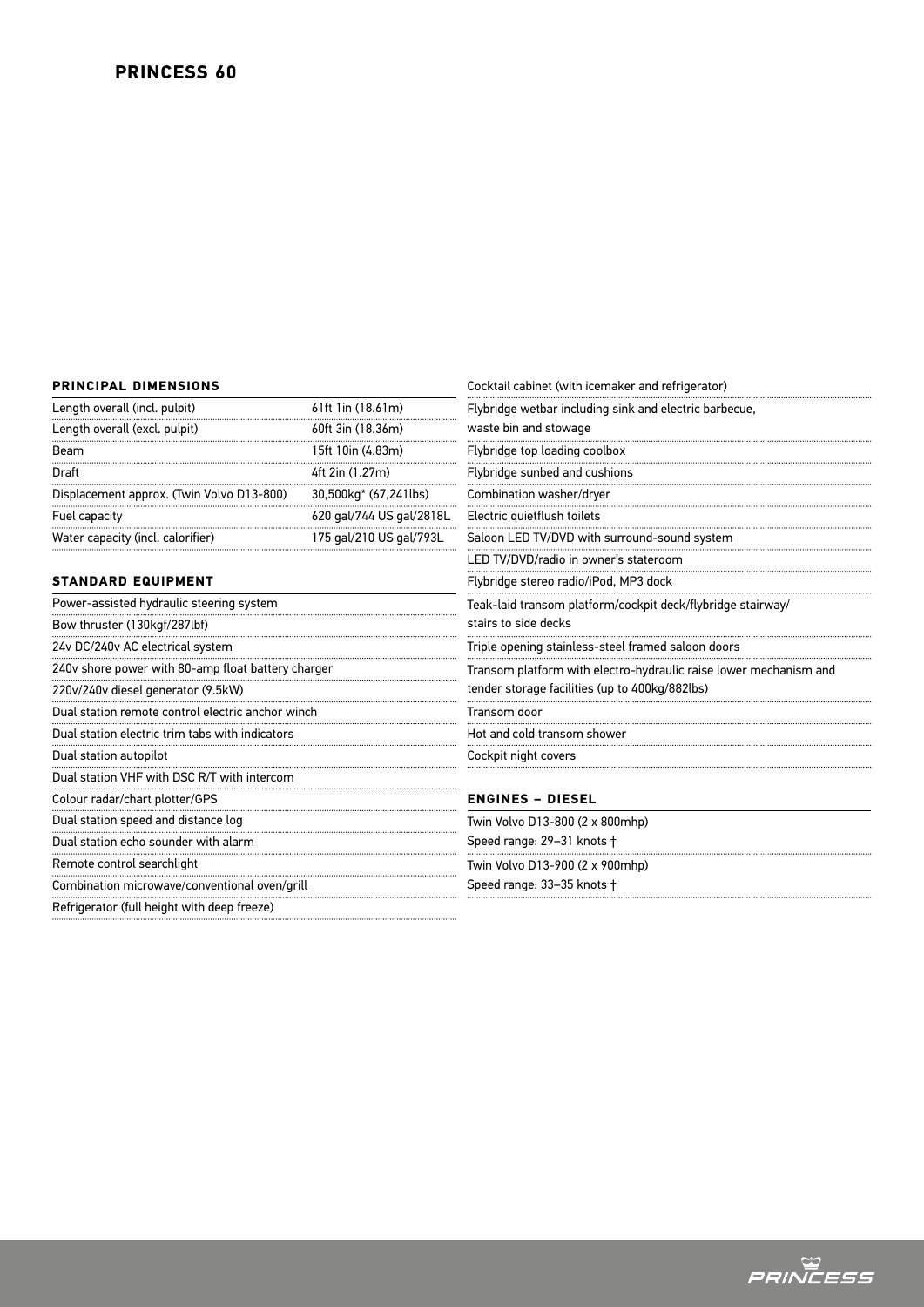# **PRINCESS 60**

## DECK FITTINGS

- Teak-laid, transom platform, cockpit deck, flybridge stairway and stairs to side decks
- <sup>n</sup> Reversible electric anchor winch (2000W) with foredeck, helm position and flybridge controls
- **E** Stemhead roller with automatic anchor launch and retrieve
- <sup>n</sup> Self-stowing 25kg/55lbs Delta anchor with 40m of chain
- **Deck hatch access to chain locker**
- Bow and stern rope stowage locker
- **B** Stainless-steel bow, stern and spring cleats
- Bow and stern fairleads
- **Example Stainless-steel pulpit and quard rails**
- <sup>n</sup> Stainless-steel coachroof and flybridge handrails
- Foredeck hatch
- **Example Stainless-steel rubbing band with rubber** insert
- Full set of IMCO navigation lights
- $\blacksquare$  Riding light
- <sup>n</sup> Dual station remote control searchlight
- <sup>n</sup> Twin electric horns
- <sup>n</sup> Fuel and water fillers

## AFT COCKPIT

- $\blacksquare$  Self-draining
- U-shaped seating and teak folding table
- $C$ ockpit lighting
- Cockpit cover
- $\blacksquare$  Stainless-steel handrails
- Teak-laid transom bathing platform with electro-hydraulic raise/lower mechanism (400kg/882lbs), foldaway swimming ladder, hot and cold shower, storage and deck light
- $\blacksquare$  Transom door leading to bathing platform
- <sup>n</sup> Locker containing remote fuel cocks and manual bilge pump with valve chest
- **External Storage locker for fenders and life raft** (not supplied)
- Cockpit lockers
- <sup>n</sup> Separate hatch for engine room access
- <sup>n</sup> Speakers from saloon stereo
- Locker containing 220/240v shore support inlet and cable storage

## FLYBRIDGE

- Dual station instruments and controls (see Lower Helm Position)
- <sup>n</sup> Power-assisted hydraulic steering with adjustable wheel position
- **Twin helm seat**
- U-shaped sofa with folding teak table
- **E** Sunbed with storage space below
- Stereo radio/iPod, MP3 dock
- Hatch to aft cockpit
- <sup>n</sup> Wind deflector screen
- <sup>n</sup> Stainless-steel hand rails
- $\blacksquare$  GRP radar arch
- Console and seat covers

## FLYBRIDGE [CONTINUED]

- Matched whip aerials for VHF/RT and radio
- <sup>n</sup> Flybridge wet bar including sink with electric barbecue grill and hot and cold water supply
- <sup>n</sup> Refrigerated coolbox
- LOWER HELM POSITION
- Twin helm seats with fore and aft adjustment for helmsman
- **Electric-opening windows at helm** position and also on port side
- <sup>n</sup> Full instrument console with engine instruments and fuel gauges
- <sup>n</sup> Dual station instruments and controls at Flybridge and Lower Helm Position:
	- ▶ rudder position indicator
	- ▶ electronic engine controls
	- ▶ power-assisted hydraulic steering with adjustable steering wheel
	- ▶ bow thruster control
- ▶ electric anchor winch
- ▶ remote control trim tab controls with indicators
- ▶ autopilot
- ▶ VHF DSC R/T with intercom
- ▶ colour radar with chartplotter/GPS
- ▶ speed and distance log
- ▶ echo sounder with alarm
- ▶ remote control searchlight
- ▶ high-speed magnetic compass ▶ horn button
- <sup>n</sup> Chart table with light and chart stowage
- Triple windscreen wipers with blade mounted freshwater windscreen wash
- system
- <sup>n</sup> Bilge pump controls and warning lights
- Contaminated fuel warning light
- 24v and 240v control panel PVC sunscreens
- <sup>n</sup> 12v outlet
- $\blacksquare$  Red night lighting
- DECK SALOON
- <sup>n</sup> U-shaped sofa and coffee table
- Sofa opposite
- <sup>n</sup> Entertainment centre incorporating LED TV and DVD/radio with surround-sound system
- Blinds, curtains or sunscreens to all windows and doors
- Overhead lighting and pelmet lights
- <sup>n</sup> Triple opening stainless-steel framed sliding door to aft cockpit
- <sup>n</sup> Cocktail cabinet with bottle and glass storage, refrigerator and icemaker
- <sup>n</sup> Dining area with U-shaped seating and additional stools (to seat 6 in all)
- GALLEY
- <sup>n</sup> Avonite (or similar) worktop
- <sup>n</sup> 4-zone ceramic hob
- Combination microwave/conventional oven with grill

## GALLEY [CONTINUED]

- $\blacksquare$  Twin stainless-steel sinks with mixer tap
- Chopping board
- <sup>n</sup> Full height fridge/freezer
- Waste disposal bin
- Overhead and concealed lighting
- **Drawers and storage cupboards**
- **Dedicated cutlery drawer**
- **Electrically operated sliding glass** partition

toilets and 240v shaver points

**E** Large double bed with drawers below

<sup>n</sup> Overhead lighting and individual berth

<sup>n</sup> Washbasin with Avonite worktop and

**Exercise Shower compartment with automatic** 

**Example 3** Large double bed with drawers below

<sup>n</sup> Overhead lighting, concealed lights and

■ Washbasin with Avonite worktop and

**Exercise Shower compartment with automatic** 

**Doors to stateroom and passageway** 

■ Wardrobe with hanging space and shelf

<sup>n</sup> Overhead lighting and individual berth

ت<br>*PRINCESS* 

STARBOARD GUEST CABIN  $\blacksquare$  Two single berths **Bedside table with storage** 

<sup>n</sup> Combination washer/dryer (lower lobby)

#### ACCOMMODATION

OWNER'S STATEROOM

■ Twin bedside tables ■ Wardrobe and shelves

**E** LED TV and DVD/radio

*En-suite bathroom:*

mixer tap

pump out <sup>n</sup> Extractor fan  $Mirror$ 

**E** Storage drawers FORWARD STATEROOM

■ Wardrobe with shelves <sup>n</sup> Full length mirror ■ Vanity unit

individual berth lights **Exercise Storage lockers and drawers Example 1** Large deck hatch with sliding blind **E** Stowage location for dinette stools (2)

*En-suite bathroom:*

mixer tap

pump-out ■ Extractor fan <sup>n</sup> Mirror

**E** Storage lockers

storage **E** Storage lockers

lights

**• Drawers and storage lockers** 

 $Mirror$ ■ Vanity unit

lights

<sup>n</sup> All cabins feature opening portholes and 240v power points All bathrooms feature electric quiet flush